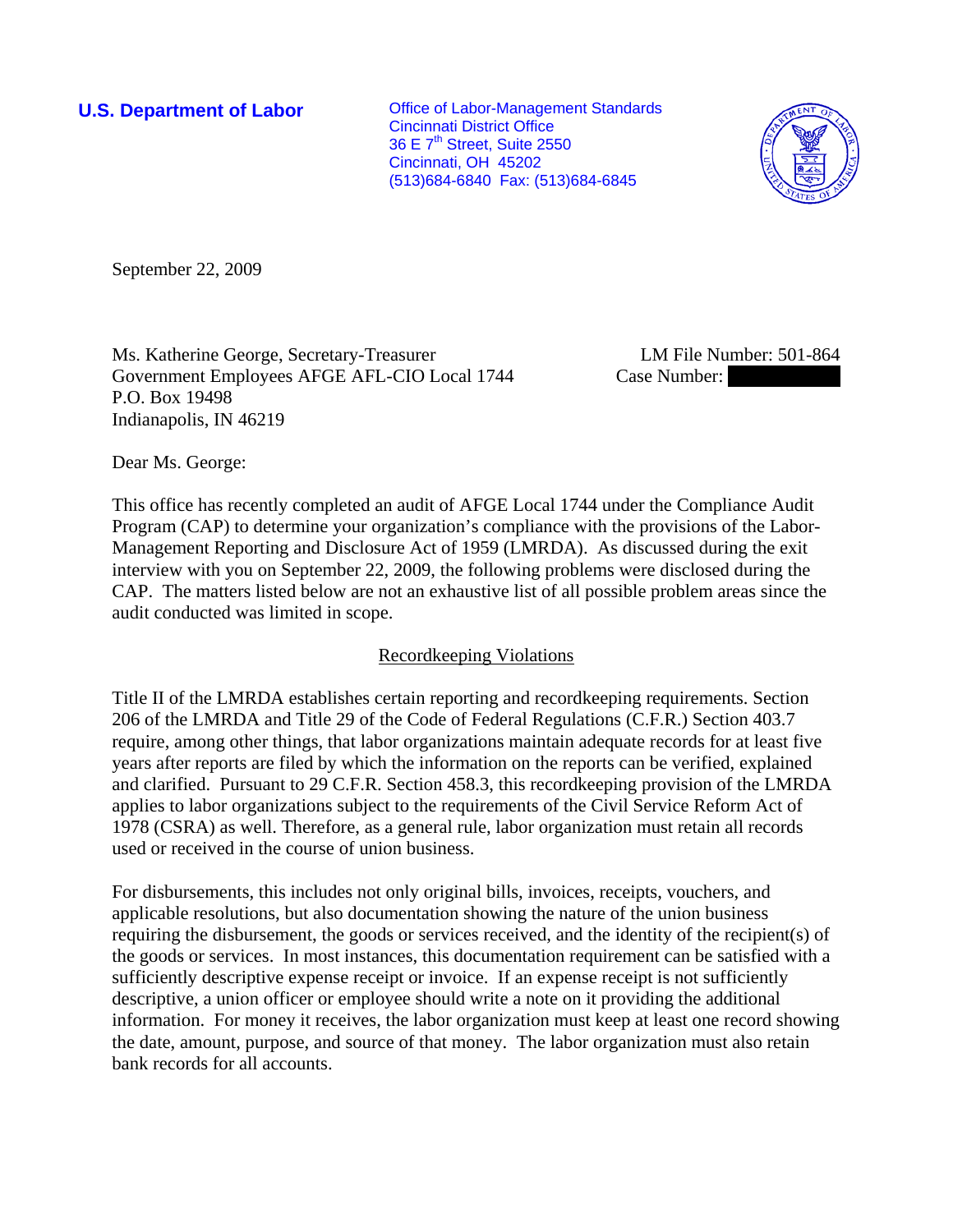The audit of Local 1744's 2008 records revealed the following recordkeeping violations:

## 1. General Disbursements

Local 1744 did not retain adequate documentation for 37 checks totaling \$7,047.48. Four checks had vouchers but no vendor receipts. Thirty-three checks had neither vouchers nor receipts.

As previously noted above, labor organizations must retain original receipts, bills, and vouchers for all disbursements. The president and treasurer (or corresponding principal officers) of your union, who are required to sign your union's LM report, are responsible for properly maintaining union records.

2. Lack of Compensation Authorization

Local 1744 did not maintain records to verify that compensation, such as in-town per diem, reported in Item 24 (All Officer and Disbursements to Officers) of the LM-3 was the authorized amount and therefore was correctly reported. The union must keep a record, such as meeting minutes, to show the current compensation authorized by the entity or individual in the union with the authority to establish it.

Based on your assurance that Local 1744 will retain adequate documentation in the future, OLMS will take no further enforcement action at this time regarding the above violations.

## Reporting Violations

Pursuant to 29 C.F.R., Section 458.3, the reporting requirement under 29 C.F.R. Section 403.2 (see Section 201(b) of the Labor-Management Reporting and Disclosure Act (LMRDA)) is made applicable to labor organizations subject to the requirements of the CSRA. This provision requires labor organizations to file annual financial reports that accurately disclose their financial condition and operations. The audit disclosed a violation of this requirement. The Labor Organization Annual Report Form LM-3 filed by Local 1744 for fiscal year ending December 31, 2008, was deficient in that:

1. Cash Reconciliation

It appears that the cash figures reported in Item 25 are not the cash figures according to the union's books after reconciliation to the bank statements. The instructions for Item 25 state that the union should obtain account balances from its books as reconciled to the balances shown on bank statements.